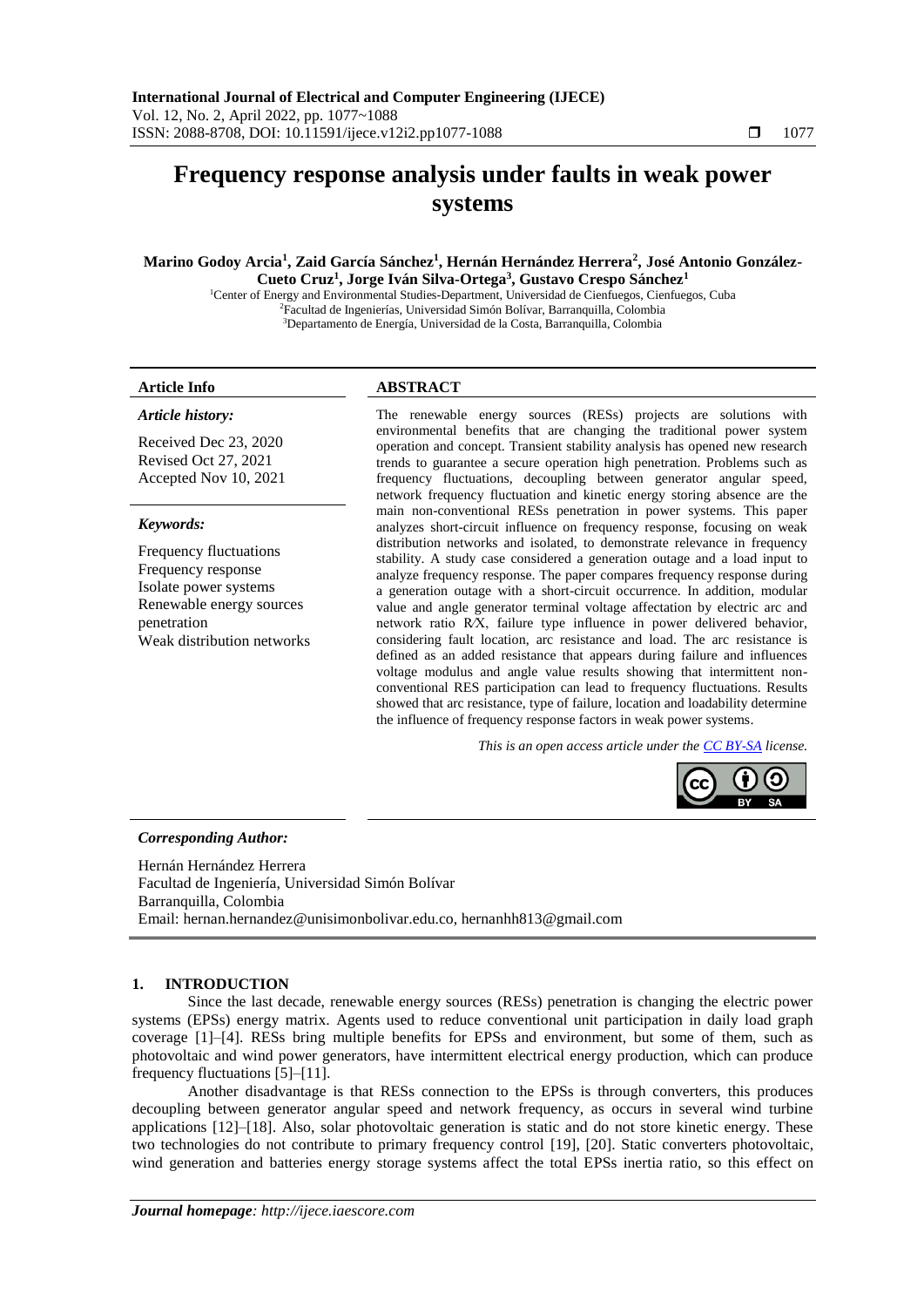frequency deviations has become a topic of interest when an EPSs consider the participation of these electrical energy sources with high penetration [21]. Frequency stability emerges as the major problem in modern EPSs operation. The frequency variation in the EPSs voltage is one of the most important operation variables. Its magnitude deviation, regarding its nominal value, can have detrimental effects for both consumers and EPSs elements that make them up. Frequency deviations are inversely proportional to rotating total inertia of the machine and system disturbance caused by them. This disturbance can be a load variation, generating unit disconnection, transformer or transmission line opening, or a short circuit event.

In this context, isolated EPSs show a more pronounced event behavior of this phenomenon since they are weak systems that do not have interconnection with other areas allowing frequency behavior improvement against disturbances [22]–[24]. Also, they have a lower inertia and supported by RESs. Many researches in this field aim to address this problem and its solution. Unlike isolated systems, large EPSs has a large-scale generation units' arrangement, they are robust interconnected transmission networks and operate with spinning reserve values which guarantee that frequency stability is not a dangerous phenomenon. In these EPSs, the attention to voltage collapse and its related problems is a priority [25]–[27], transient angle instability problems and a recent priority search for characterize small disturbance angle instability problems.

CIGRE/IEEE defines different EPSs stability categories [28]. This definition shows each category and analyzes the procedures considered on its evaluation. RESs in isolated EPSs evaluating methodologies are detailed in [29]. Especially in frequency stability studies, emphasis is placed on failures to be analyzed as well as on generation units' behavior and EPSs in general [30]. In study [29], it is described the behavior of a generator during faults. They speed up, followed by a sudden load reduction in voltage collapse caused by faults; the rotor angle also experiences an increase when the machine acceleration occurs. This behavior is in correspondence with a frequency increase. While a short circuit effect on a high nominal voltage power system occurs, control agents used to notice a frequency increase most time caused by the failure event, then a voltage drop is reported and there is a resulting link between machines, showing a high X/R ratio.

However, generalizing this is incorrect, because of there is a dependence on this behavior with machines' load initial state and X/R relationships that may remain in network equivalent positive sequence links. Isolated local networks have specific characteristics and favorable conditions can be present in order to failures cause a frequency reduction that leads low-frequency and/or frequency variation protection operation. Real cases in which ground faults have caused a frequency decrease and low frequency disconnections have presented. This has been this research motivation which aims to analyze short-circuit influence on frequency behavior in isolated electrical networks and to show this phenomenon analysis relevance in frequency stability. A sudden frequency reduction in short circuit events and low frequency protections operation make necessary to include failure simulation in frequency stability studies. These aspects impact the generation penetration effects with static converters.

# **2. RESEARCH METHOD**

# **2.1. Frequency stability in electric power systems (EPSs)**

Modern literature defines the frequency stability in an EPSs, as the ability to maintain an adequate frequency value in a steady state caused by sudden generation-load imbalance occurrences [28]. Instability events include sustained frequency oscillation that can cause generators and/or loads to trip. Four welldefined stages appear in frequency behavior caused by a generation and load imbalance. Figure 1 show these stages. The first stage is the inertial response of the units, in which the kinetic energy stored in the rotating units assumes part of power imbalance and therefore contains frequency deviation. Second stage is the primary frequency control, in which the speed drive of the synchronous units begins with the aim of frequency restoring and stabilize into a value close to nominal. The frequency steady state error is the difference between nominal frequency value and the value at which frequency reaches its stable levels, this is called frequency steady state error. The minimum frequency value in EPS response is conditioned by these two previous stages. This point is relevant to EPS frequency stability.

Subsequently, a secondary control action occurs, which allows frequency recuperation to its nominal value minutes after disturbance occurrence. The fourth stage is the tertiary control, which depends on EPSs generation matrix, as it depends on the possibility to have a quick-start unit that allows the restoration of the network secondary control reserves. A unit generation loss or a sudden load increase cause frequency behavior described in Figure 1. During short-circuits generators usually speed up, causing an increase in frequency equations that describe synchronous generator behavior.

# **2.2. Synchronous generator behavior**

Two opposite torques causes the synchronous generator rotation. The mechanical contribution caused by turbine  $T_m$  and the electromagnetic torque  $T_e$ . Mechanical torque speed up the rotor, while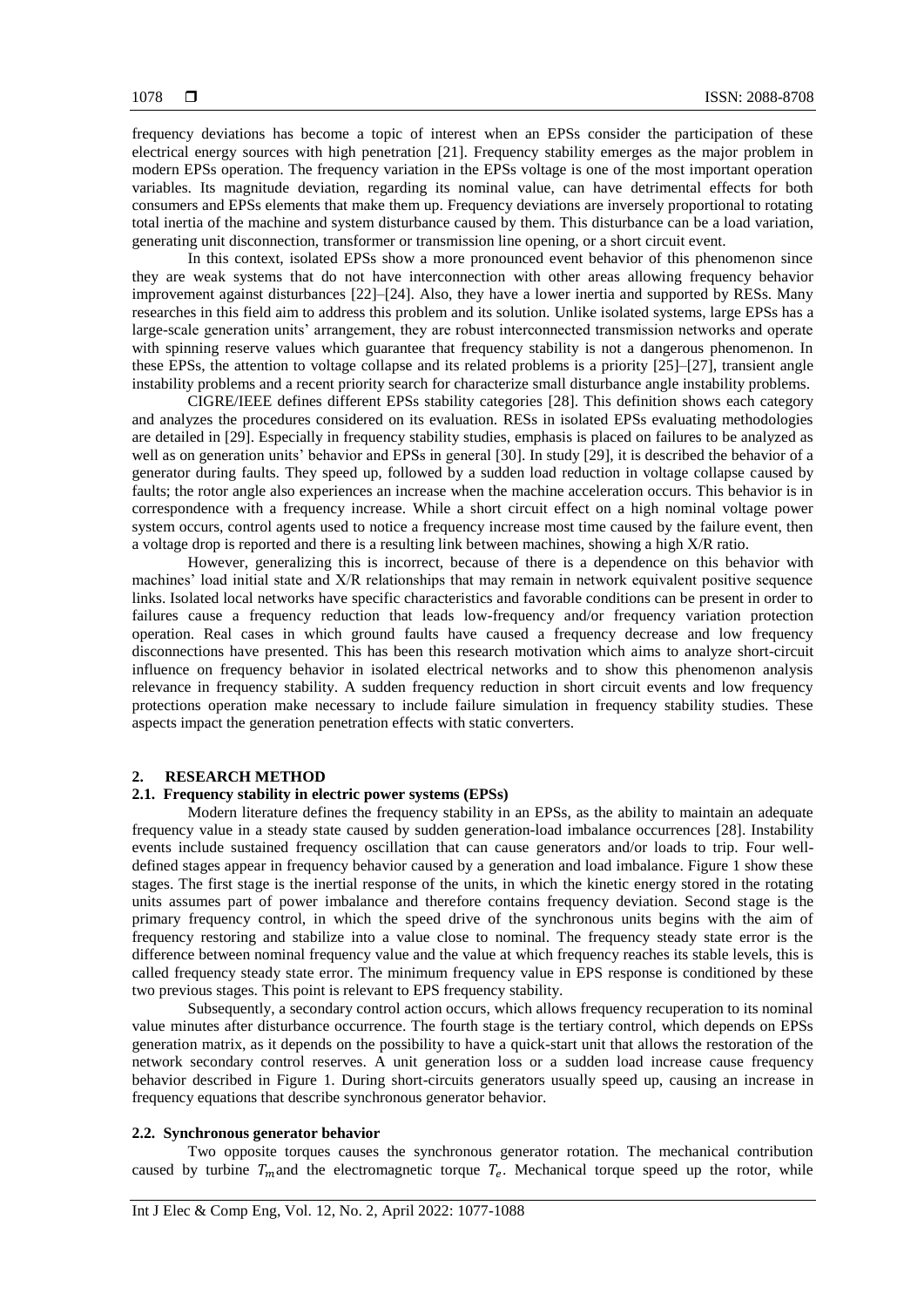$$
J\frac{d^2\theta_r}{dt^2} = T_a = (T_m - T_e) \tag{1}
$$

being *J* the inertia moment and  $\theta_r$  the rotor angle.

Typically, this rotor motion is expressed in power terms instead of torque, and as an angle  $\delta$ function that rotates at synchronous speed, therefore as shown in (1) can be written:

$$
\frac{2H}{w_s}\frac{d^2\delta}{dt^2} = P_a = P_m - P_e \tag{2}
$$

where:  $w_s$ : synchronous speed

 $22.2$ 

 $H:$  Inertia constant

*Pa*: Acceleration power

 $P_m$ : Mechanical power supplied by primary source.

 $P_e$ : Electrical output power

Equation (2) defines the synchronous machine oscillation equation. An important term in EPSs stability,  $H$  constant or inertia constant which defines the machine capacity or kinetic energy and as shown in (3) defines it as follows:

$$
H = \frac{E_{kinetic}}{S_{machine}} = \frac{1}{2} \frac{Jw_s^2}{S_{machine}}
$$
\n(3)

where  $S_{machine}$  represents MVA machine capacity. This constant appears within machines defined data to carry out stability studies. The stored kinetic energy provides inertial response and primary frequency control.

To determine the electrical behavior of the synchronous generator (4)-(9) calculate the machine fem variation in direct axes and in excitation field quadrature, all expressed in per unit on nominal data of machine capacity, frequency, and voltage.



Figure 1. Frequency behavior stages in generation loss event

$$
E_q^{\prime} - V_q = R_a i_q + X_d^{\prime} i_d \tag{4}
$$

$$
E_d - V_d = R_a i_d - X_q i_q \tag{5}
$$

$$
\frac{dE'_q}{dt} = \frac{1}{T'_{d0}} [E_f - (E'_q - (X'_d - X_d)i_d)] \tag{6}
$$

$$
\frac{dE'_d}{dt} = -\frac{1}{T'_{q0}} [E'_d - (X'_q - X_q)i_q)]
$$
\n(7)

*Frequency response analysis under faults in weak power systems (Marino Godoy Arcia)*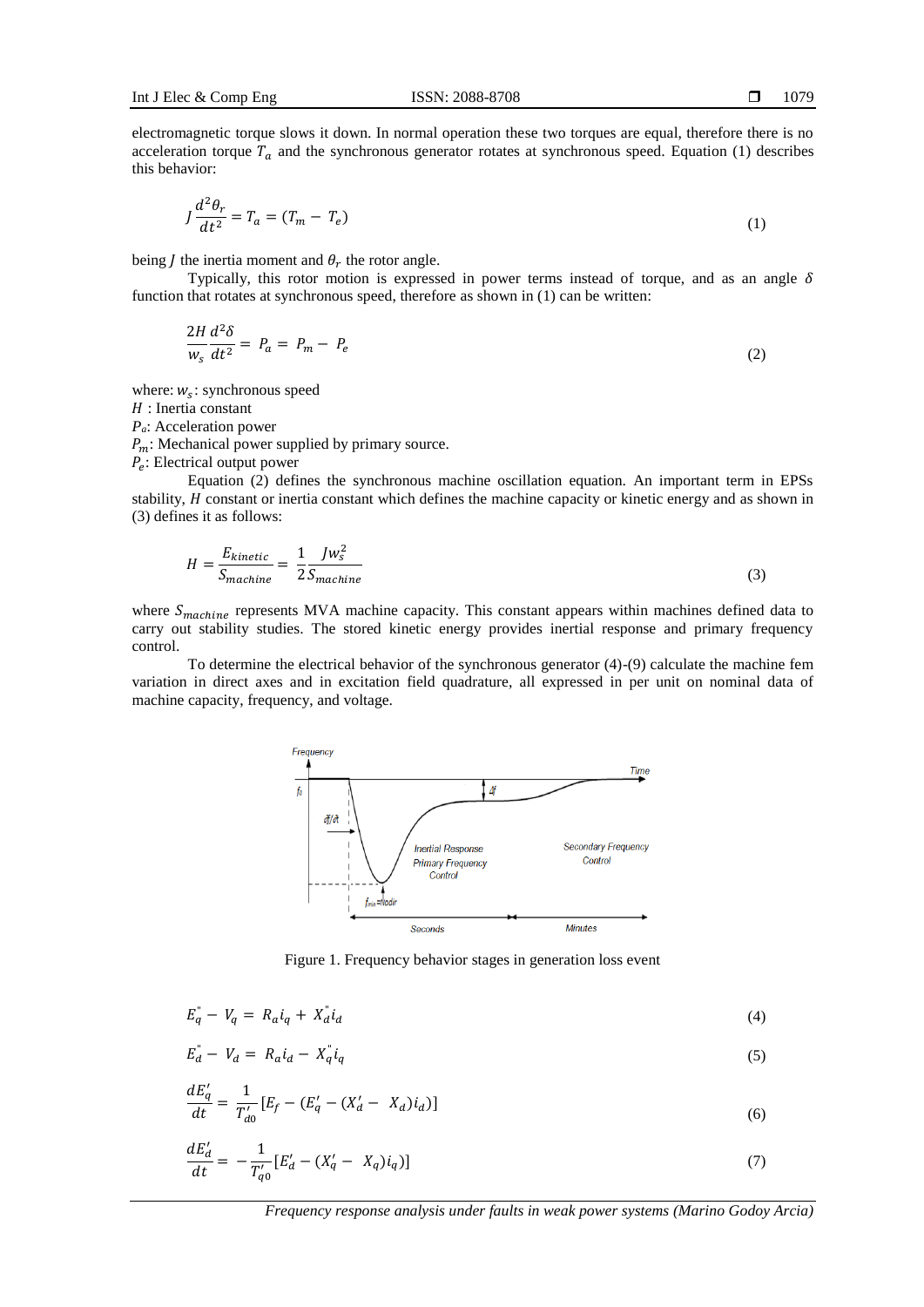$$
\frac{dE_q^{\dagger}}{dt} = \frac{1}{T_{d0}^{\dagger}} \left[ E_q' - \left( X_d' - X_d \right) i_d - E_q^{\dagger} \right] \tag{8}
$$

$$
\frac{dE_d^{\dagger}}{dt} = \frac{1}{T_{q0}^{\dagger}} [E_d' - (X_q' - X_q^{\dagger})i_q - E_d^{\dagger}]
$$
\n(9)

In these equations  $E_d$ ,  $E_d$ ,  $E_q$  and  $E_q$  are sub-transient and transient fem corresponding to direct axes and machine field quadrature;  $V_d$ ,  $V_q$ ,  $i_d$ , and  $i_q$  terminal voltage and armature current components in both axes;  $E_f$  armature fem proportional to machine applied excitation voltage,  $T_{d0}$ ,  $T_{d0}$ ,  $T_{q0}$  and  $T_{q0}$  both axes sub-transient and transient time constants corresponding to buffering and field windings;  $X_d^r$ ,  $X_d^r$ ,  $X_q^r$  and  $X_q^r$ quadrature and direct axis sub transient and transient reactance and  $R_a$  machine armature resistance. That variables and sub-transient constants establish a relation with buffering and field transient winding flux concatenations. In these equations when applied to protruding pole machines, if there is no buffering winding in interpolate area or its effect is neglected, a necessary adjustment must be made in corresponding direct axis equations since  $E'_d$  does not exist under these conditions. The (10) and (11) calculate active and reactive power delivered by machine at its terminals, respectively.

$$
P_{delivered} = V_q i_q + V_d i_d \tag{10}
$$

$$
Q_{delivered} = V_q i_d - V_d i_q \tag{11}
$$

Magnitudes transformation on  $d, q$  axes to corresponding magnitudes on real and imaginary axes can be calculated using (12) and (13) relation:

$$
\begin{bmatrix} V_r \\ V_i \end{bmatrix} = \begin{bmatrix} \cos(\delta) & \sin(\delta) \\ \sin(\delta) & -\cos(\delta) \end{bmatrix} \begin{bmatrix} V_q \\ V_d \end{bmatrix}
$$
 (12)

$$
\begin{bmatrix} V_q \\ V_d \end{bmatrix} = \begin{bmatrix} \cos(\delta) & \sin(\delta) \\ \sin(\delta) & -\cos(\delta) \end{bmatrix} \begin{bmatrix} V_r \\ V_i \end{bmatrix}
$$
\n(13)

where  $\delta$  is rotor angle, as expressed in (2), measured with respect to a real axis that rotates at synchronous speed and that serves as a reference to all system phasors in which machine is connected. This angle is calculated for each machine using (14).

$$
|E_Q|e^{i\delta} = V_{rm} + (R_a + iX_q)I_{rm}
$$
\n<sup>(14)</sup>

Equation set from (1) to (9) allows to obtain machine rotor speed and position while known its terminal voltage, which must be calculated from system electrical network solution by using load flow equations. For this, nonlinear differential and algebraic equations solving numerical methods can be used, which allow calculating and performing system voltage and frequency behavior in disturbances presence (15) is obtained from (4) and (5) which means currents can be calculated as follows:

$$
\begin{bmatrix} i_q \\ i_d \end{bmatrix} = \frac{1}{R_a^2 + X_q^* X_d^*} \begin{bmatrix} R_a & -X_a^* \\ X_q^* & R_a \end{bmatrix} \begin{bmatrix} E_q^* - V_q \\ E_d^* - V_d \end{bmatrix} \tag{15}
$$

Substituting in (10), power delivered is expressed in (16) as a sub-transient fem and terminal voltage function:

$$
P_{delivered} = \left(\frac{1}{R_d^2 + X_a^* X_q^*}\right) \left[ Z_q^* E_q^* V_{rm} \cos\left(\delta - \theta_V - \theta_q^* \right) + Z_a^* E_d^* V_{rm} \sin\left(\delta - \theta_V - \theta_a^* \right) - R_a V_{rm}^2 + \frac{1}{2} (X_a^* - X_q^*) V_{rm}^2 \sin\left(2(\delta - \theta_V)\right) \right]
$$
\n(16)

This (16), as a variable and sub-transient constant's function, can be expressed in the same way with transient and steady state variables. In this case are required to adjust according to machine field type and consider that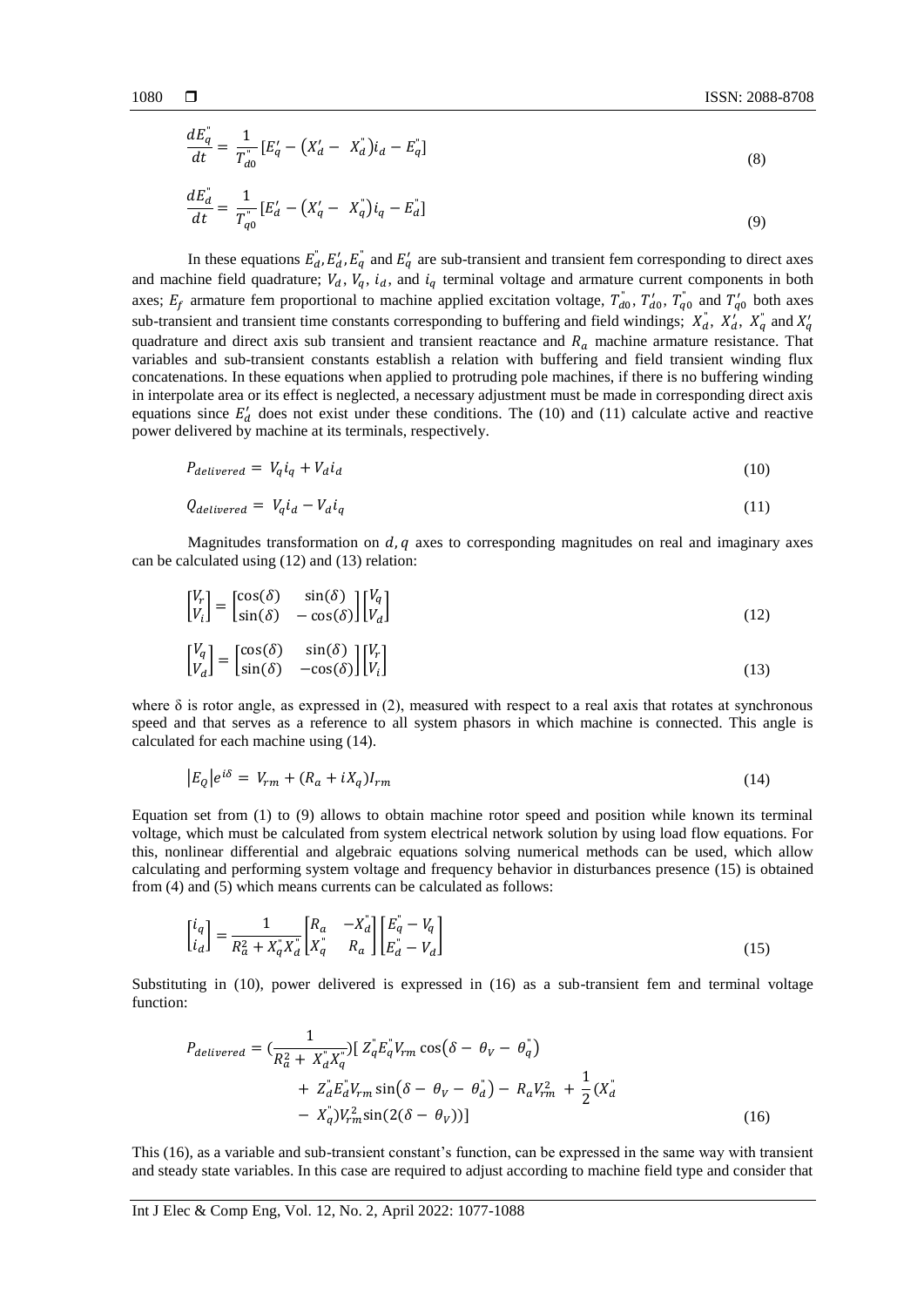in stable state fem direct axis is zero. Comparison between one machine power delivered and those obtained by a general numerical method in presence of system disturbance is permitted by this equation. In asymmetric fault case, the following correction must be made by using (17).

$$
P_{activatedelivered} = P_{delivered} - [R_2I_2^2 + (R_0 + 3R_N)I_0^2]
$$
\n
$$
(17)
$$

Power  $(P_e)$  to be used in (2) will be given by  $P_{\text{delivered}}$  or  $P_{\text{active delivered}}$  according to each case, plus armature copper losses, given by  $R_a(i_q^2 + i_d^2) = R_a I_1^2$ . Where  $I_1$ ,  $I_2$  and  $I_0$  are machine phase currents symmetrical components.

All the (1)-(17) can be used in iterative calculation processes if saturation effect is considered. The (16) is exact for initial pre-fault and fault conditions at the time instant in which failure occurs. This equation graph as  $\delta$  function could also be obtained by an iterative process to readjust saturation values.

#### **2.3. Isolated electrical power systems frequency behavior**

Isolated electrical systems have characteristics that make frequency stability an important aspect. These electrical systems power plants are usually supported by diesel internal combustion engines. These units have the particularity of low  $H$  constant. That connected diesel units cover high demand value is another aspect that characterizes isolated EPSs and therefore when a generation trip occurs, an appreciable load fraction of total generation is lost. Consequently, isolated electrical power systems when face generation loss or sudden load connection, frequency fall rate is high and often low-frequency protections operation and/or  $\frac{df}{dt}$  is necessary to avoid EPS collapse. This is accentuated with RESs insertion with technologies decoupled from network through converters, which makes EPS further reduce energy stored in synchronous units.

#### **3. RESULTS AND DISCUSSION**

#### **3.1. Study case electrical power system description**

The selected study case is an isolated EPS which has an internal combustion units' generation composition, with low inertia values. During daylight the attendant units are photovoltaic power plants, located in two busbar sand a wind farm in five. There are seven loads located, as is shown in Figure 2.



Figure 2. Electrical power system studied

Residential load predominates in the system, with 17 MW of maximum demand approximately during the first night hours. Figure  $3(a)$  shows electricity demand behavior when the maximum demand reached in 2019. Figure 3(b) shows the typical behavior for a solar and wind generation summer day. Figures 3(a) and 3(b) analysis exhibit the moments where demand peak is highest, which corresponds to solar photovoltaic generation reduction with and wind generation poor contribution. This is an interest moment for frequency regulation.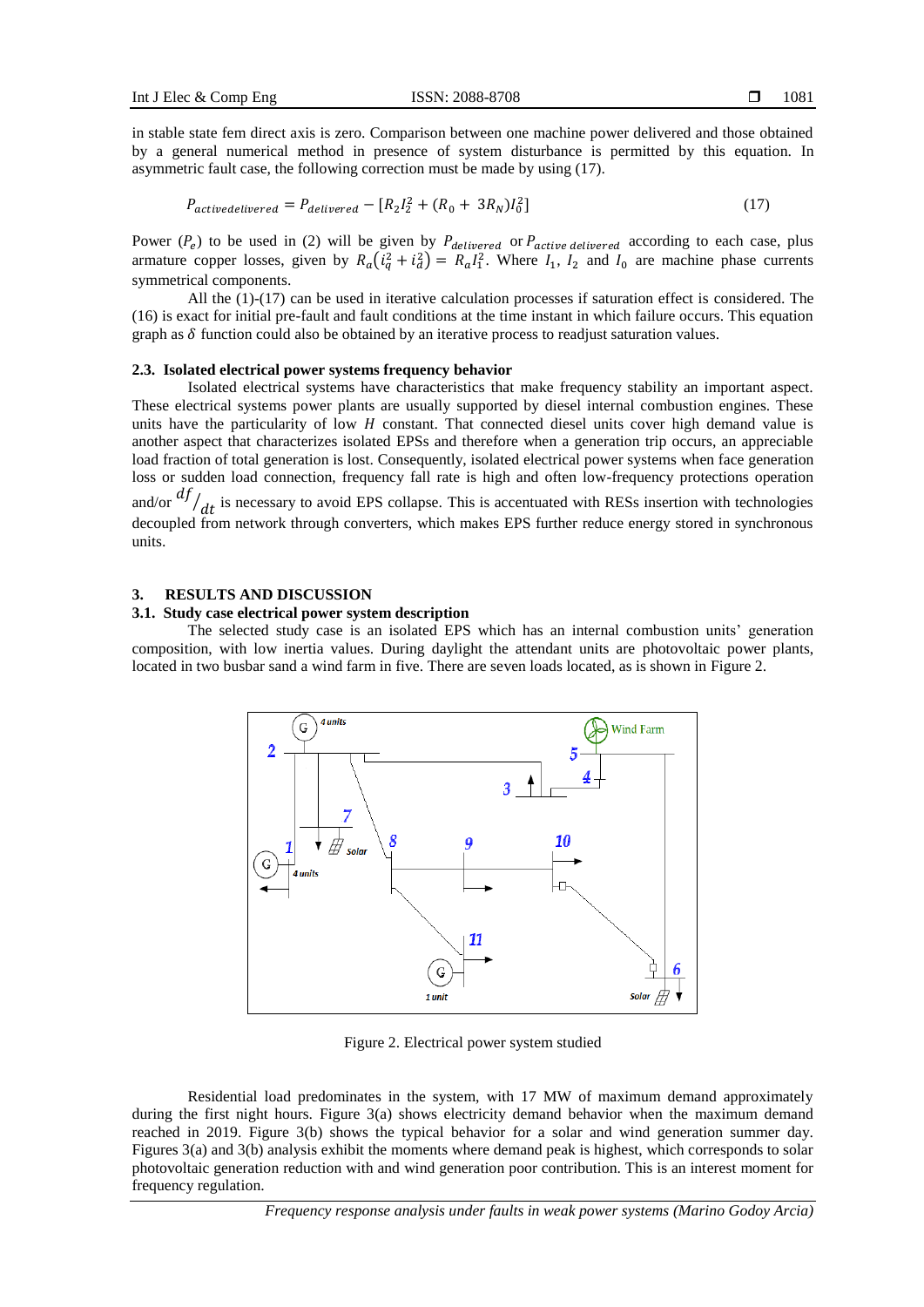

Figure 3. Demand and RESs generation profile where (a) demand daily behavior and (b) typical solar and wind generation in electrical system study case

# **3.2. Real event modeling**

One of the most important aspects in electrical power systems studies is to establish an adequate correspondence between simulations and actual EPSs behavior. Results precision, conclusion, recommendations, and measures proposed pertinence in carrying studies out to guarantee previous aspect. Following modeling correspond to biphasic ground fault occurrence in an electrical system line of the study case. Unsuccessfully protections reclosing occurs as failure is permanent. Second protection operation performs permanent opening in the failed line.

Network operation state corresponds to 12.5 MW of demand. Table 1 shows voltage, active and reactive power demand on each load  $V_0$ ,  $P_0$  and  $Q_0$ , respectively. In generation, nodes case voltage and active and reactive power generation  $V_0$ ,  $P_G$  and  $Q_G$  are shown.

| o            |           |            |              |           |             |
|--------------|-----------|------------|--------------|-----------|-------------|
| Bus          | $V_0(pu)$ | $P_0$ (MW) | $Q_0$ (Mvar) | $P_G(MW)$ | $Q_G(Mvar)$ |
| 1(Two Units) | 1.04      | 5.4        | 2.04         | 6.26      | 4.32        |
| 2(Two Units) | 1.00      | 0.0        | 0.0          | 6.26      | 2.34        |
| 3            | 0.98      | 1.49       | 0.78         | 0.0       | 0.0         |
| 4            | 0.98      | 0.0        | 0.0          | 0.0       | 0.0         |
| 5            | 0.97      | 0.0        | 0.0          | 0.0       | 0.0         |
| 6            | 0.97      | 1.02       | 0.70         | 0.05      | 0.0         |
|              | 0.98      | 2.37       | 1.23         | 0.0       | 0.0         |
| 8            | 0.96      | 0.57       | 0.19         | 0.0       | 0.0         |
| 9            | 0.96      | 1.25       | 0.70         | 0.0       | 0.0         |
| 10           | 0.96      | 0.40       | 0.40         | 0.0       | 0.0         |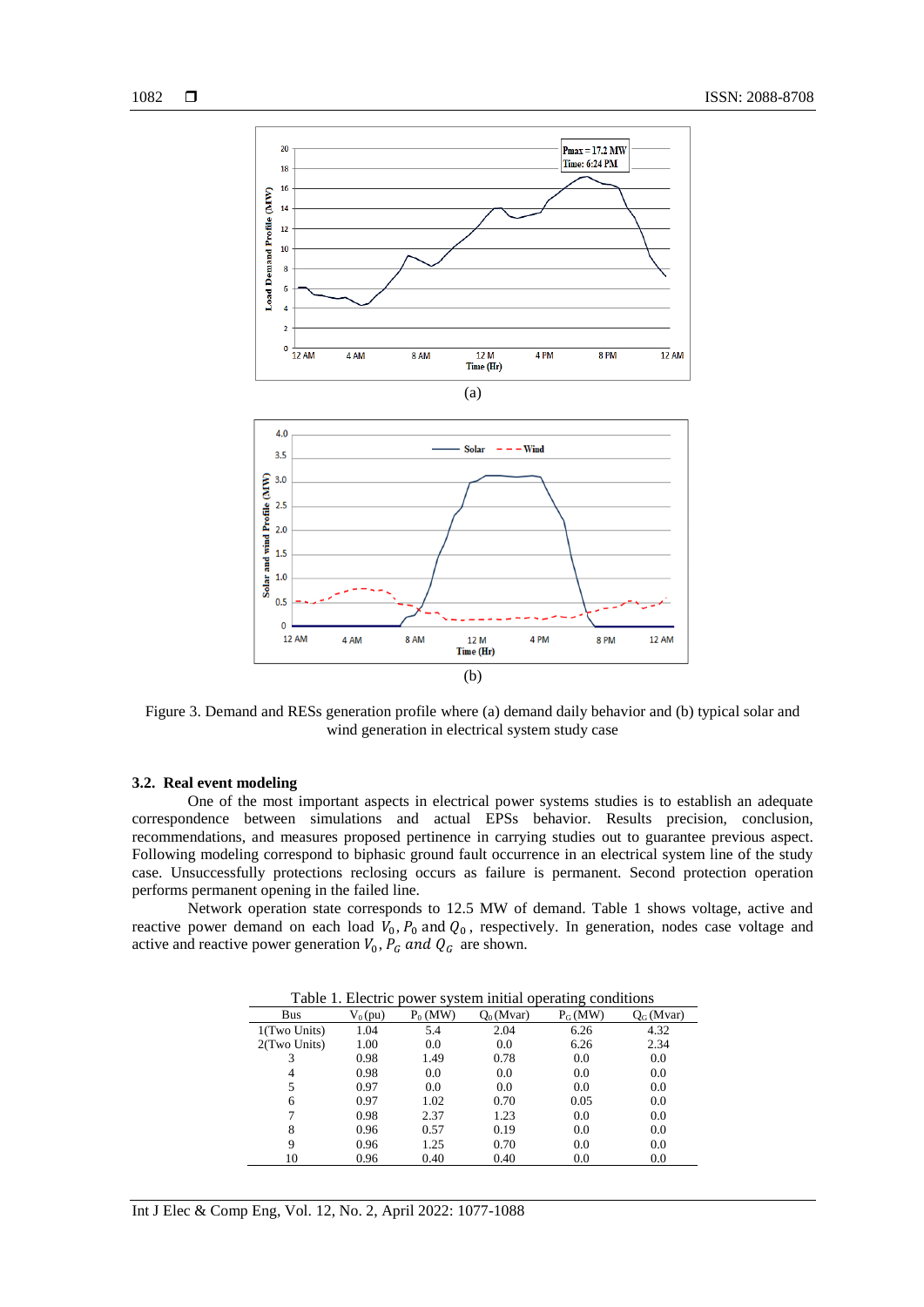Figure 4 describes the frequency behavior after disturbance occurred. The behavior is in correspondence to frequency meter description that recorded the event. Note that in moments after failure, frequency drops until protections operate first time, frequency recovers. First reclosing moment occurs, and failure event remains, a sudden frequency decrease occurs, causing low-frequency protections operation. Subsequently, definitive protections operation occurs.

This event was modelled using data obtained from utilities generators, speed governors and voltage regulators modeling were carried out in correspondence with manufacturer data offered. Figure 5 shows frequency behavior, the minimum frequency value obtained as well as disconnected load because of low frequency are in correspondence with what happened in the actual event. The Accuracy level reached help to establish an adequate correspondence between modeling and actual system.



Figure 4. Actual frequency measured by frequency counter during failure studied



Figure 5. Frequency vs time in failure simulation

#### **3.3. Generation loss vs short circuit**

Frequency stability studies usually test frequency behavior in generation loss event or sudden load input. As shown in actual fault analyzed, short circuits effect in this network type can cause frequency instability problems. A comparison between EPSs frequency behavior generation loss event and short circuit occurrence is shown in Figure 6. During simulations system demand was 15 MW and a 3 MW of generation was disconnected, which represents 20% of total system demand, and the short circuit analyzed was a singlephase to ground at node 3 with a 19  $\Omega$  arc resistance.

Figure 6 describes the frequency behavior when these two faults occur. Note that in short circuit occurrence case, minimum frequency value (nadir) is less by almost 4 Hz than the case of 20% generation loss. In both cases, low frequency protections operate, removing 5.8 MW of load from service.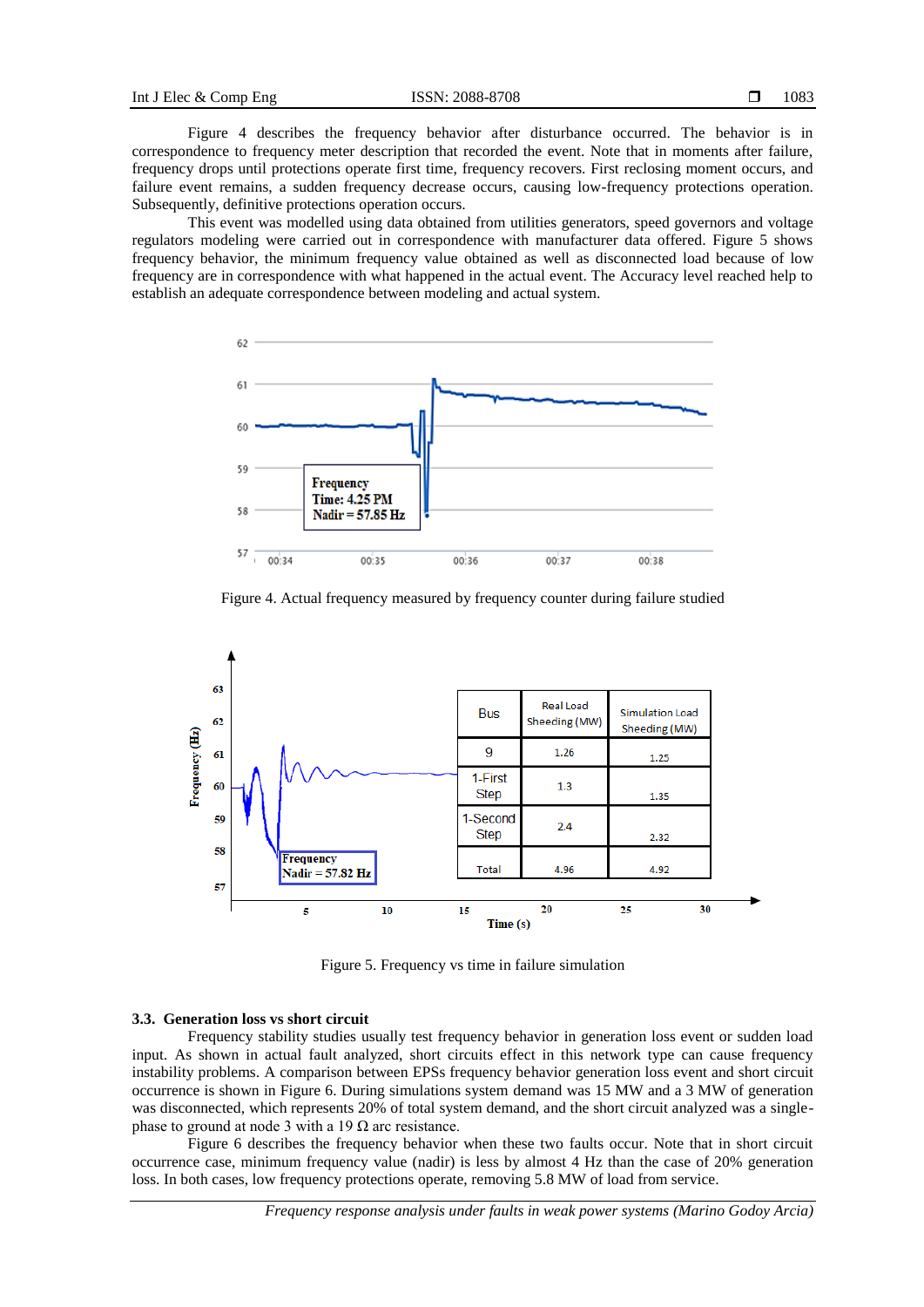

Figure 6. Frequency behavior in short circuit and generation loss events

#### **3.4. Generation behavior affecting factors**

That independent variables of generator constructive characteristics influence its behavior in short circuits events is allowed by (6). Generation power supply is influenced by the network place where failure occurs. The presence of electric arc and network ratio R/X are factors that affect modular value and angle generator terminal voltage. It also influences electrical power and internal generator fem in pre-fault conditions. Failure type is another factor that influences in generator power delivered behavior, as can be seen in (17).

# **3.5. Fault location**

The failure location influences network frequency behavior. A comparison between frequency behavior when a single-phase short circuit to ground occurs at node 2 and at node 9 is shown in Figure 7(a). In both cases, when short-circuit occurs, frequency falls unlike what is traditionally expressed stability books of electric power system. In large electrical power systems, power supply by generators decreases however, in both cases there is an increase in electrical power delivered by generator 1 during failure as is showed in Figure 7(b). Frequency falls when a failure occurs at fault at node 2 and 9 but there are substantial differences in the minimum frequency value, and in frequency value rate change.



Figure 7. Short-circuit analysis (a) frequency behavior over time and (b) electric power delivered

#### **3.6. Failure type**

The failure is another aspect that influences generator behavior. Figures 8 shows the frequency fluctuations for different short circuits type at node. That failure occurs with a 19  $\Omega$  resistance electric arc,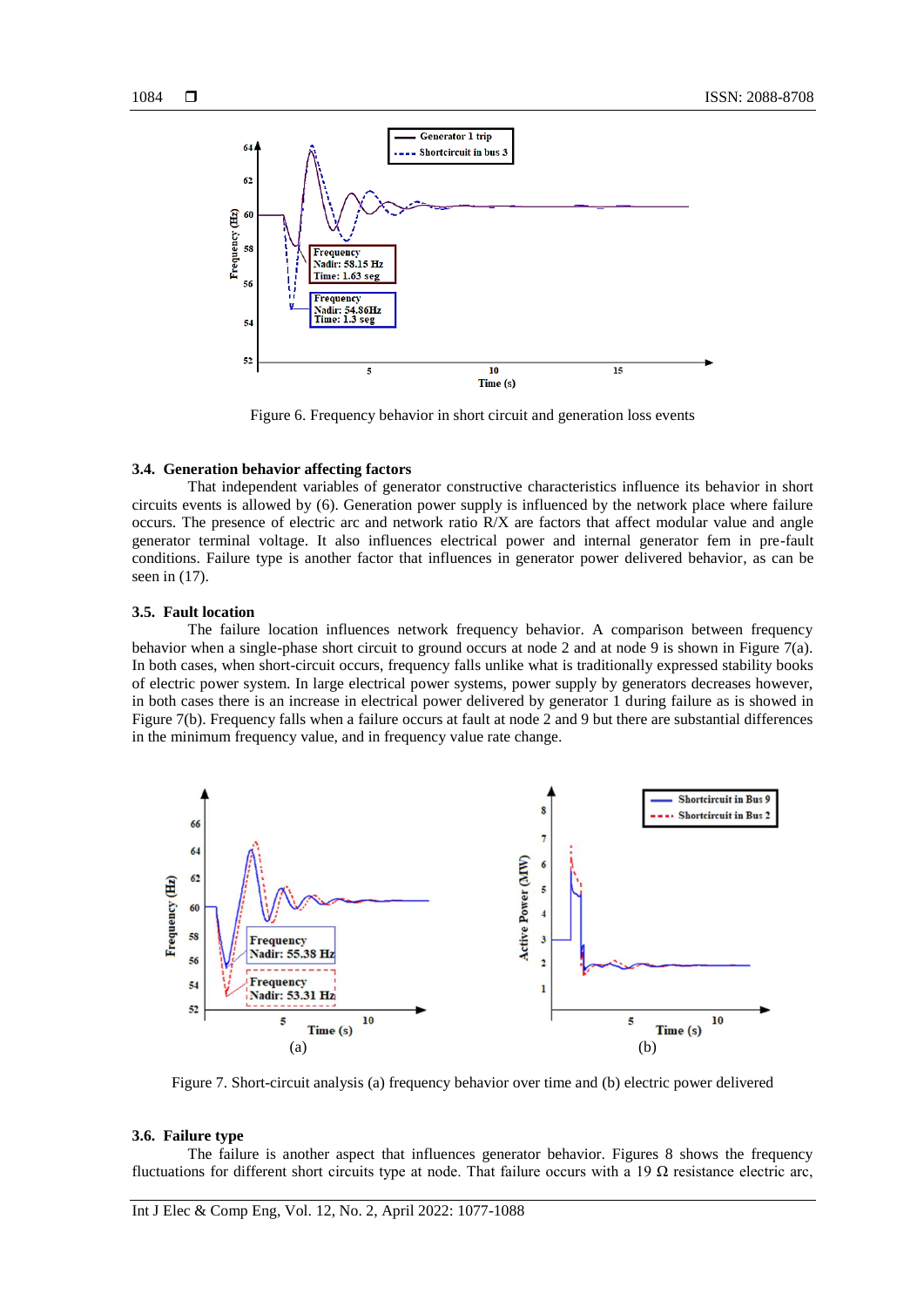and 150 ms failure duration is considered for several cases. There are differences in frequency behavior prior to different types of short circuits occurrence for single phase to ground and biphasic to ground frequency drops. In a single-phase short circuit to ground case, a low-frequency protections operation occurs 420 ms after the occurrence of the failure, removing 5.8 MW from service. In biphasic short circuit to ground case, a minimum frequency value does not reach low frequency protections settings and therefore, in failure event, there is no effect in users.

Separate mention deserves three-phase short circuit to ground. Initially, frequency increases until protections act and clear the fault. At this moment there is a sudden frequency decrease to values below low frequency protections adjustment, causing a disconnection of 5.8 MW, 1.56 seconds after fault occurrence. Either in single-phase short-circuit to ground case or in three-phase to ground case that frequency instability phenomenon occurs Figure 8.



Figure 8. Frequency behavior for different types of short circuits

#### **3.7. Arc resistance influence**

The aspects tested above the impedance influence by generators when the fault occurs, and the terminal voltage imposed by the network on the generation nodes. The arc resistance is an additional resistance that appears during the fault and influences the value of the voltage module and angle. Figure 9 shows the behavior of the frequency when a single-phase short circuit with arc resistance occurs and when it is clean.

Figure 9 shows the difference in the frequency behavior when for the same type of short circuit and in the same node this occurs through arc resistance and when it is cleared a short circuit. The minimum frequency value in the case study occurs with an arc falls 1.21 Hz more than in the case where the fault is cleared. In both cases, the frequency drops, however, in the case where it occurs through an arc, the lowfrequency protections act, removing 5.8 MW from service. Therefore, it can be considered that there is a frequency instability problem in the case of the arcing fault, and yet the non-arcing fault itself does not cause an instability problem.

#### **3.8. Effect of the renewable energy penetration**

The frequency behavior in electrical systems is directly related toto the kinetic energy stored value in synchronous units that is certainly defined as real inertia. The photovoltaic penetration in the SEPs replaces synchronous generation. Also, for the same demand value, there is less inertia as the solar photovoltaic power increases online. Figure 10 shows the frequency behavior for two different generation compositions when a biphasic short-circuit to ground occurs in the power line that interconnects nodes 9 and 10, with a cleaning time of 350 ms. For a demand of 12.5 MW, two cases were analyzed, the first without photovoltaic solar generation and the second substituting a generation unit for 2.8 MW supported by solar generation on the grid which represents a 22.5% penetration.

Figure 10 describes a marked difference in the frequency drops in both cases, the inclusion of power units that do not present inertia causes a 2.5 Hz additional frequency drop, the low frequency relay is activated avoiding an instability problem. Also, it is noticed in this simulation that with a higher renewable energy penetration exists a great speed frequency variation because the inertial response is reduced. This value of frequency drop speed can activate the protection operation responding to df/dt.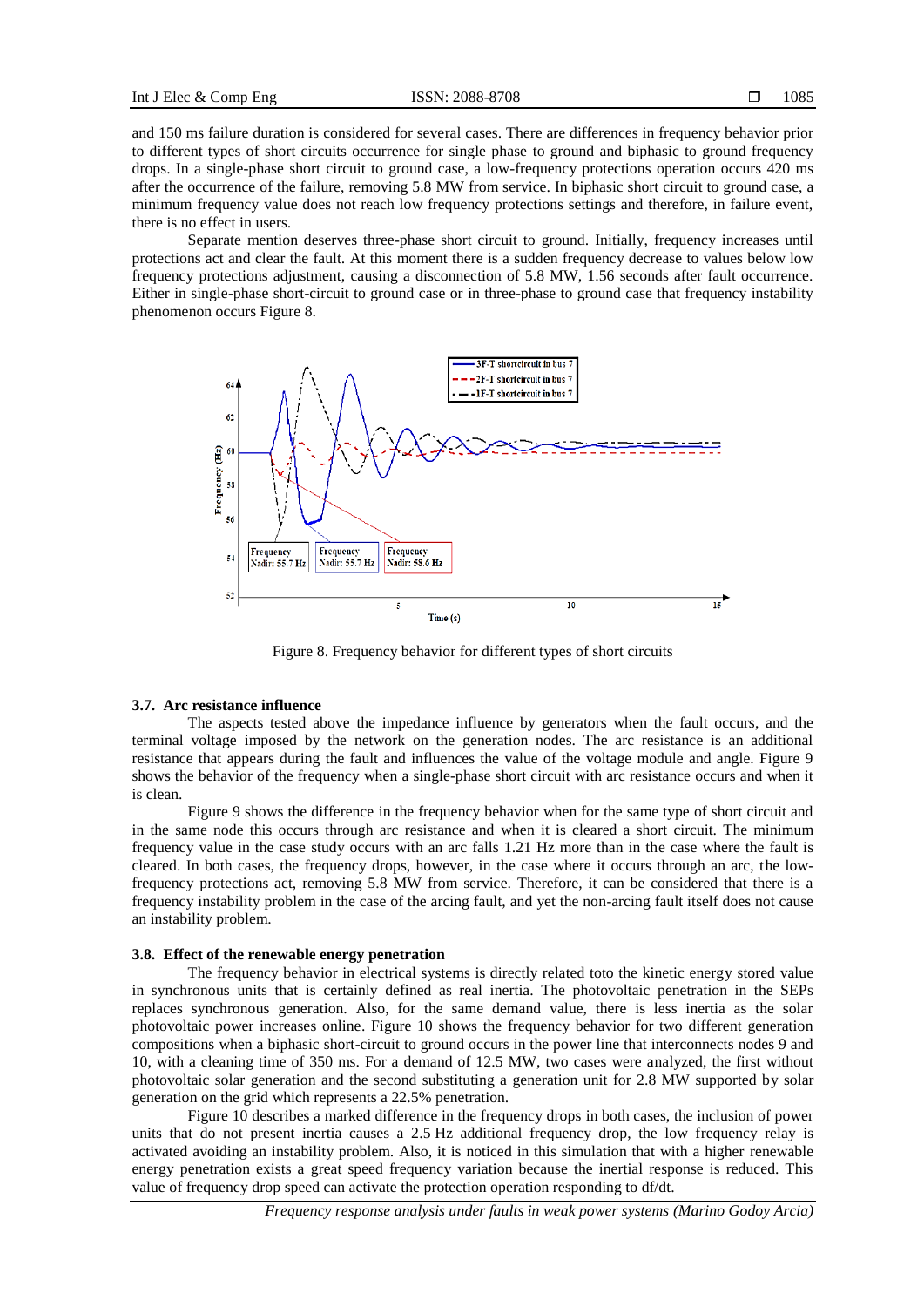

Figure 9. Behavior of the frequency under faults with the presence of the arc



Figure 10. Frequency behavior in the event of a two-phase short circuit to ground in 75% of the line that interconnects nodes 9 and 10 for different penetration level of photovoltaic solar energy

### **4. CONCLUSION**

The studies on frequency instability consider analysis of cases where large load generation imbalances occur, either due to a loss of generation or the entry of a load block. The occurrence of short circuits usually causes an acceleration of the synchronous units and therefore an increase in the frequency, this occurs in systems with large transmission networks, however in systems where networks with an R/X values greater than 1 predominates. In these cases, a short circuit can cause a sudden frequency drop

There are several factors that condition the response of generators to faults, the type of fault, the place where the fault occurs and whether it is with the presence of an arc or not, they affect the module and voltage angle and these in the electrical power delivered. The renewable energy sources penetration in the composition of the generation further accentuates this phenomenon of the frequency drop as it decreases the kinetic energy stored in the system, given the proportion of synchronous units in the total generation and therefore before it. Faults are more pronounced and frequency drops at higher speeds. The results showed that in weak networks that present units that do not contribute inertia to the network, short-circuit analyzes should be included to consider actions in order to prevent the occurrence of frequency instability.

#### **REFERENCES**

- [1] D. I. Stroe, V. Knap, M. Swierczynski, A. I. Stroe, and R. Teodorescu, "Operation of a grid-connected lithium-ion battery energy storage system for primary frequency regulation: A battery lifetime perspective," *IEEE Transactions on Industry Applications*, vol. 53, no. 1, pp. 430–438, Jan. 2017, doi: 10.1109/TIA.2016.2616319.
- [2] V. Knap, S. K. Chaudhary, D. I. Stroe, M. Swierczynski, B. I. Craciun, and R. Teodorescu, "Sizing of an energy storage system for grid inertial response and primary frequency reserve," *IEEE Transactions on Power Systems*, vol. 31, no. 5, pp. 3447–3456, Sep. 2016, doi: 10.1109/TPWRS.2015.2503565.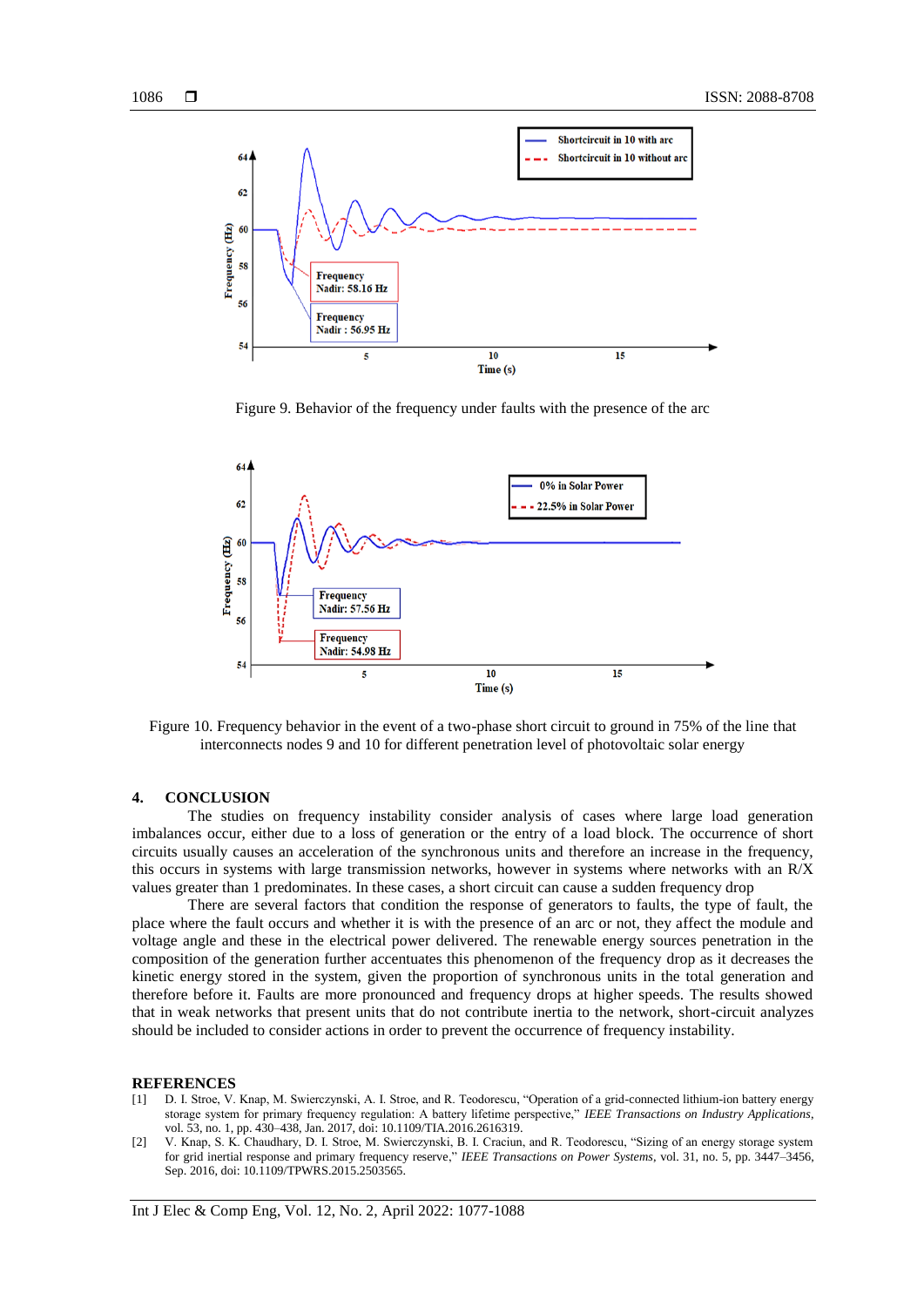- [3] A. Benali, M. Khiat, and M. Denai, "Voltage profile and power quality improvement in photovoltaic farms integrated medium voltage grid using dynamic voltage restorer," *International Journal of Power Electronics and Drive Systems*, vol. 11, no. 3, pp. 1481–1490, Sep. 2020, doi: 10.11591/ijpeds.v11.i3.pp1481-1490.
- [4] K. H. Chalok, M. F. N. Tajuddin, T. Sudhakar Babu, S. Md Ayob, and T. Sutikno, "Optimal extraction of photovoltaic energy using fuzzy logic control for maximum power point tracking technique," *International Journal of Power Electronics and Drive Systems (IJPEDS)*, vol. 11, no. 3, Sep. 2020, Art. no. 1628, doi: 10.11591/ijpeds.v11.i3.pp1628-1639.
- [5] L. Bougouffa and A. Chaghi, "Effect of renewable energy sources integration on the optimal coordination of directional overcurrent relays in distribution system," *International Journal of Applied Power Engineering (IJAPE)*, vol. 9, no. 3, Dec. 2020, Art. no. 250, doi: 10.11591/ijape.v9.i3.pp250-255.
- [6] M. Dris and B. Djilani, "Hybrid system power generation'wind-photovoltaic' connected to the electrical network 220 kV," *International Journal of Applied Power Engineering (IJAPE)*, vol. 7, no. 1, Apr. 2018, Art. no. 10, doi: 10.11591/ijape.v7.i1.pp10-17.
- [7] H. Pandzic, Y. Wang, T. Qiu, Y. Dvorkin, and D. S. Kirschen, "Near-optimal method for siting and sizing of distributed storage in a transmission network," *IEEE Transactions on Power Systems*, vol. 30, no. 5, pp. 2288–2300, Sep. 2015, doi: 10.1109/TPWRS.2014.2364257.
- [8] V. Knap, R. Sinha, M. Swierczynski, D. I. Stroe, and S. Chaudhary, "Grid inertial response with Lithium-ion battery energy storage systems," in *IEEE International Symposium on Industrial Electronics*, Jun. 2014, pp. 1817–1822, doi: 10.1109/ISIE.2014.6864891.
- [9] V. Sousa, H. Hernández, E. C. Quispe, J. R. Gómez, and P. R. Viego, "Analysis of harmonic distortion generated by PWM motor drives," *2017 IEEE Workshop on Power Electronics and Power Quality Applications (PEPQA)*, May 2017, pp. 1-6, doi: 10.1109/PEPQA.2017.7981644.
- [10] S. A. Saleh, R. J. Meng, Z. G. Sanchez, O. A. Betancourt, and E. Ozkop, "The Selection of locations and sizes of battery storage systems using the principle component analysis and center-of-inertia," 2019 IEEE Industry Applications Society Annual Meeting, 2019, pp. 1-10, doi: 10.1109/IAS.2019.8911980.
- [11] S. A. Saleh, E. Ozkop, R. J. Meng, Z. G. Sanchez, and O. A. A. Betancourt, "Selecting locations and sizes of battery storage systems based on the frequency of the center of inertia and principle component analysis," *IEEE Transactions on Industry Applications*, vol. 56, no. 2, pp. 1040–1051, Mar. 2020, doi: 10.1109/TIA.2019.2960003.
- [12] N. A. Shalash and Y. N. Lafta, "PSS/E based placement wind/PV hybrid system to improve stability of Iraqi grid," *International Journal of Electrical and Computer Engineering*, vol. 10, no. 1, pp. 91–104, Feb. 2020, doi: 10.11591/ijece.v10i1.pp91-104.
- [13] Y. M. Zhu, Y. Gong, and Z. G. Yang, "Failure analysis on over-temperature combustion of transformers in 4 MW offshore wind turbines," *Engineering Failure Analysis*, vol. 96, pp. 211–222, Feb. 2019, doi: 10.1016/j.engfailanal.2018.10.005.
- [14] W. Strielkowski, D. Streimikiene, A. Fomina, and E. Semenova, "Internet of energy (IoE) and high-renewables electricity system market design," *Energies*, vol. 12, no. 24, Dec. 2019, Art. no. 4790, doi: 10.3390/en12244790.
- [15] L. A. Trujillo Guajardo, A. Conde Enríquez, and Z. Leonowicz, "Error compensation in distance relays caused by wind power plants in the power grid," *Electric Power Systems Research*, vol. 106, pp. 109–119, Jan. 2014, doi: 10.1016/j.epsr.2013.08.009.
- [16] V. N. Coelho, M. Weiss Cohen, I. M. Coelho, N. Liu, and F. G. Guimarães, "Multi-agent systems applied for energy systems integration: State-of-the-art applications and trends in microgrids," *Applied Energy*, vol. 187, pp. 820–832, Feb. 2017, doi: 10.1016/j.apenergy.2016.10.056.
- [17] R. Ramakumar and P. Chiradeja, "Distributed generation and renewable energy systems," in *Proceedings of the Intersociety Energy Conversion Engineering Conference*, 2002, pp. 716–724, doi: 10.1109/iecec.2002.1392136.
- [18] Q. Zhao, Y. Shen, and M. Li, "Control and Bidding Strategy for virtual power plants with renewable generation and inelastic demand in electricity markets," *IEEE Transactions on Sustainable Energy*, vol. 7, no. 2, pp. 562–575, Apr. 2016, doi: 10.1109/TSTE.2015.2504561.
- [19] P. Mercier, R. Cherkaoui, and A. Oudalov, "Optimizing a battery energy storage system for frequency control application in an isolated power system," *IEEE Transactions on Power Systems*, vol. 24, no. 3, pp. 1469–1477, Aug. 2009, doi: 10.1109/TPWRS.2009.2022997.
- [20] G. Delille, B. François, and G. Malarange, "Dynamic frequency control support by energy storage to reduce the impact of wind and solar generation on isolated power system's inertia," *IEEE Transactions on Sustainable Energy*, vol. 3, no. 4, pp. 931–939, Oct. 2012, doi: 10.1109/TSTE.2012.2205025.
- [21] X. Chen, W. Du, and H. F. Wang, "Power system angular stability as affected by the reduced inertia due to wind displacing synchronous generators," in *2017 2nd International Conference on Power and Renewable Energy, ICPRE 2017*, Sep. 2018, pp. 402–406, doi: 10.1109/ICPRE.2017.8390567.
- [22] I. Egido *et al.*, "Energy storage systems for frequency stability enhancement in small-isolated power systems," *Renewable Energy and Power Quality Journal*, vol. 1, no. 13, pp. 820–825, Apr. 2015, doi: 10.24084/repqj13.002.
- [23] J. Baba, "Stabilizing small island power system with renewables by use of power conditioning systems Japanese island system case-," in *2014 International Power Electronics Conference, IPEC-Hiroshima - ECCE Asia 2014*, May 2014, pp. 1849–1854, doi: 10.1109/IPEC.2014.6869836.
- [24] H. T. Nguyen, G. Yang, A. H. Nielsen, and P. H. Jensen, "Frequency stability enhancement for low inertia systems using synthetic inertia of wind power," in *IEEE Power and Energy Society General Meeting*, Jul. 2018, vol. 2018-January, pp. 1–5, doi: 10.1109/PESGM.2017.8274566.
- [25] Z. G. Sanchez, J. A. G. C. Cruz, G. C. Sanchez, H. H. Herrera, and J. I. S. Ortega, "Voltage collapse point evaluation considering the load dependence in a power system stability problem," *International Journal of Electrical and Computer Engineering*, vol. 10, no. 1, pp. 61–71, Feb. 2020, doi: 10.11591/ijece.v10i1.pp61-71.
- [26] R. M. Larik, M. W. Mustafa, and M. K. Panjwani, "A statistical jacobian application for power system optimization of voltage stability," *Indonesian Journal of Electrical Engineering and Computer Science*, vol. 13, no. 1, pp. 331–338, Jan. 2019, doi: 10.11591/ijeecs.v13.i1.pp331-338.
- [27] J. P. Sridhar and R. Prakash, "Multi-objective whale optimization based minimization of loss, maximization of voltage stability considering cost of DG for optimal sizing and placement of DG," *International Journal of Electrical and Computer Engineering (IJECE)*, vol. 9, no. 2, p. 835, Apr. 2019, doi: 10.11591/ijece.v9i2.pp835-839.
- [28] P. Kundur *et al.*, "Definition and classification of power system stability," *IEEE Transactions on Power Systems*, vol. 19, no. 3, pp. 1387–1401, Aug. 2004, doi: 10.1109/TPWRS.2004.825981.
- [29] IRENA, "Transforming small-island power systems: Technical planning studies for the integration of variable renewables," Abu Dhabi: International Renewable Energy Agency (IRENA), 2018.
- [30] L. Sigrist, E. Lobato, F. M. Echavarren, I. Egido, and L. Rouco, "Island power systems," CRC Press, 2016.